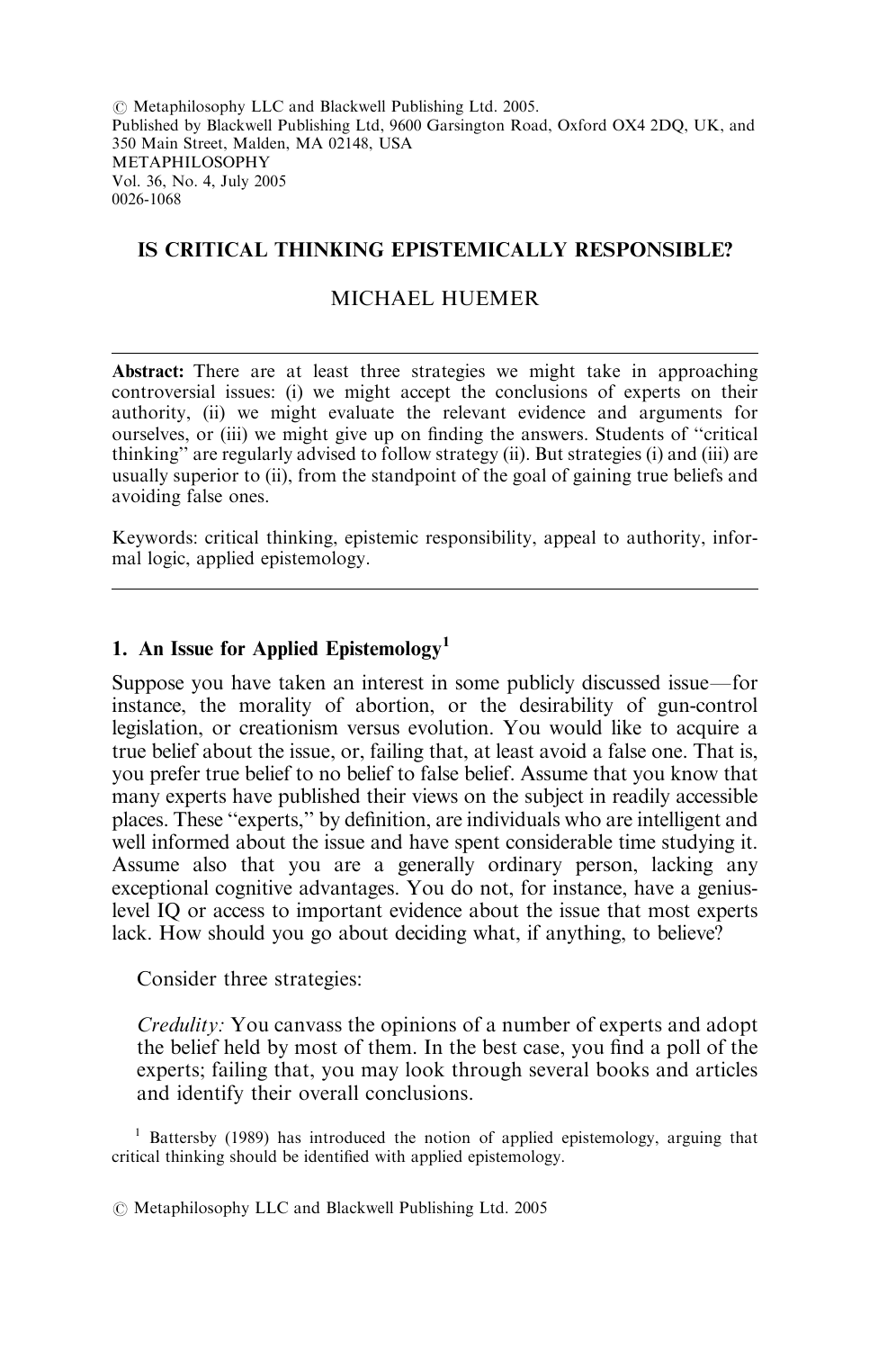Skepticism: You form no opinion, that is, you withhold judgment about the issue.

Critical Thinking: You gather the arguments and evidence that are available on the issue, from all sides, and assess them for yourself. You try thereby to form some overall impression on the issue. If you form such an impression, you base your belief on that. Otherwise, you suspend judgment.

Granted, there is more to ''critical thinking'' as traditionally understood than the above description suggests. I assume only that critical thinking requires at least this much: that one attempt to assess arguments and evidence on their merits, as opposed to relying on the intellectual authority of others. Thus, critical thinkers do not rely on the fact that a given expert thinks the answer to the issue is so-and-so; critical thinkers look only to the reasons the expert has for giving that answer. If they find those reasons wanting, then the expert's opinion will carry no weight with them. And even if they find the reasons cogent, the fact that the reasons were endorsed by the expert will give no *additional* force to the conclusion that they support.

The received view is that Critical Thinking is the best of the three strategies, and certainly better than Credulity. Here are some samples, taken from introductory textbooks, of the kind of advice professors commonly give students:

[T]he aim of this book is not to offer solutions to a set of ethical dilemmas, but to encourage readers to do the thinking for themselves about these issues. (Thomson 1999, 2)

In this conversation, all sides of an issue should receive a fair hearing, and then you, the reader, should make up your own minds on the issue. (Pojman 1991, 5)

My hope is that exposure to this argumentative give-and-take will encourage students to take part in the process themselves, and through this practice to develop their powers of philosophical reasoning. (Feinberg 1996, xi)

Students should think difficult issues through for themselves—many will consider this a platitude. But there is at least a prima facie puzzle here. Suppose a friend of yours has recently developed chronic abdominal pains. He asks for your advice. You say: ''Don't just take the word of some doctors. Diagnose and decide how to treat the condition yourself.'' Few would consider this to be good advice from the standpoint of maintaining or improving your friend's health. We recognize that there are experts who are better positioned than we are to determine the correct treatment for a medical condition, and we accept the rationality of

 $\odot$  Metaphilosophy LLC and Blackwell Publishing Ltd. 2005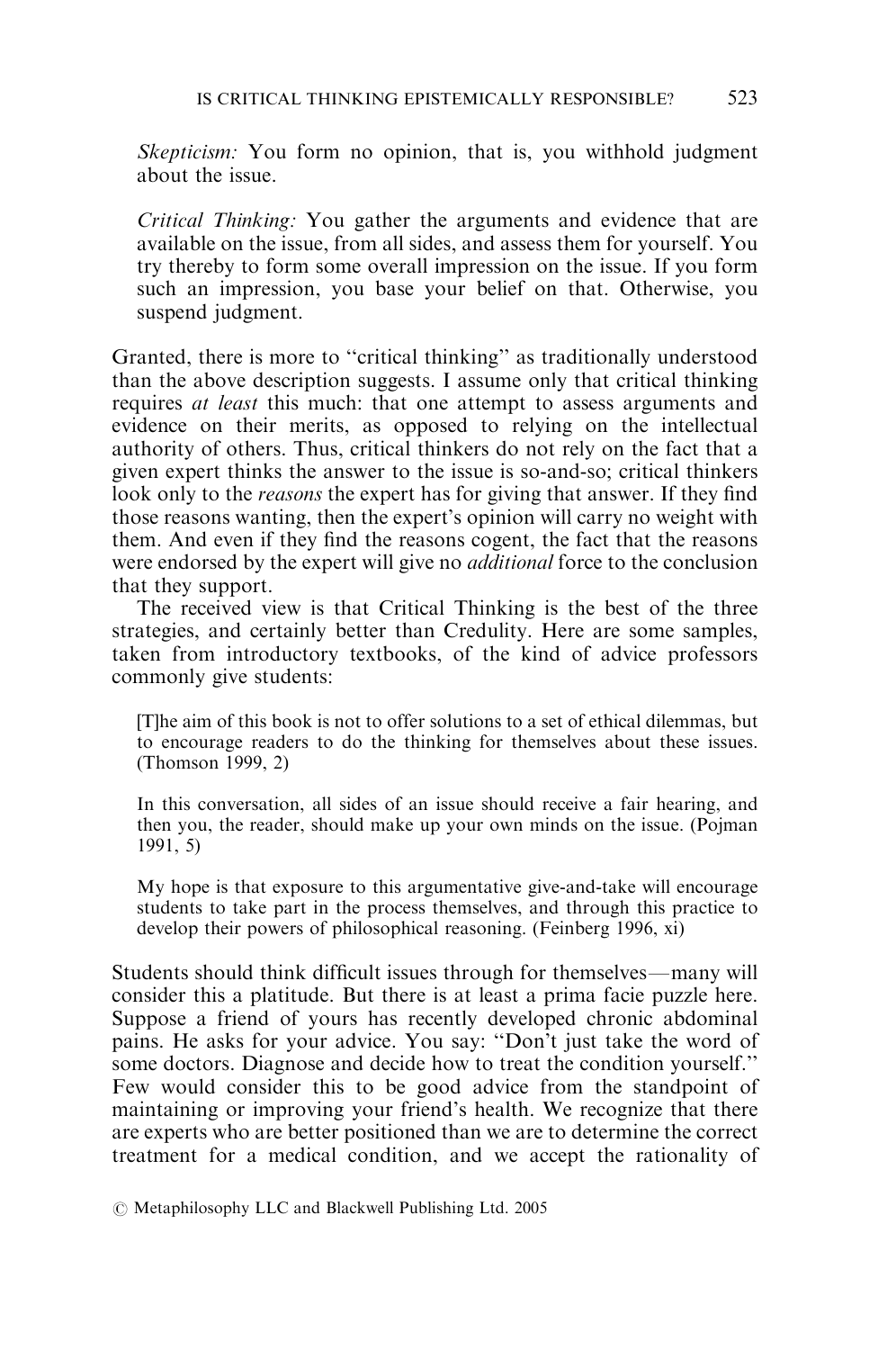deferring to experts about medical issues. What is different in the case of controversial, publicly discussed issues?

I suggest that there may be no relevant difference here—that Critical Thinking, in the kinds of cases I have described, may be unwise in much the same way that diagnosing one's own illnesses is unwise.

# 2. How Reliable Is Critical Thinking?

Suppose you want to determine whether  $a$  is  $F$ , and you have two F-measuring devices. One is 80 percent accurate (80 percent of the time it correctly reports whether a thing is  $F$ ). The other is 60 percent accurate. Suppose you cannot use both. Then you would presumably prefer to use the 80 percent reliable device. Alternately, you might suspend judgment on whether  $a$  is  $F$ , if you consider an 80 percent probability to be insufficient for adopting a belief. In no event would you prefer the 60 percent reliable device to the 80 percent reliable one. Nor are matters changed if one of the ''measuring devices'' is one of your natural faculties, such as your eyes. Suppose you can sometimes tell whether objects are F just by looking at them. But you also have an F-measuring instrument that is more reliable than you are. Then, if you have to choose between using your eyes and using the instrument, you should use the instrument.

Similarly, in choosing between Credulity and Critical Thinking, we will want to consider which approach is more likely to yield true beliefs and avoid false ones. Suppose, first, that the issue in question is one about which there is a consensus among the experts (for example, the issue of evolution versus creationism). Then you should adopt Credulity, accepting that consensus. If instead you adopt Critical Thinking, one of three things will happen:

- a) You come to agree with the consensus of experts. In this case, you gain no advantage over Credulity, from the standpoint of securing truth and avoiding error.
- b) You come to disagree with the consensus. It is reasonable to think that, in this case, the experts would nevertheless be correct. By hypothesis, the experts are intelligent and well informed and have devoted considerable time and energy to studying the issue. By hypothesis, you have no exceptional cognitive advantages relative to them. Therefore, it seems that any given expert would be no more likely than you are to be in error; even more clearly, the community of experts as a whole is far more likely to be correct than you are.<sup>2</sup>

<sup>2</sup> This observation is supported by Condorcet's Jury Theorem, according to which the probability of the majority being correct is given by

$$
\frac{v^{h-k}}{v^{h-k} + e^{h-k}}
$$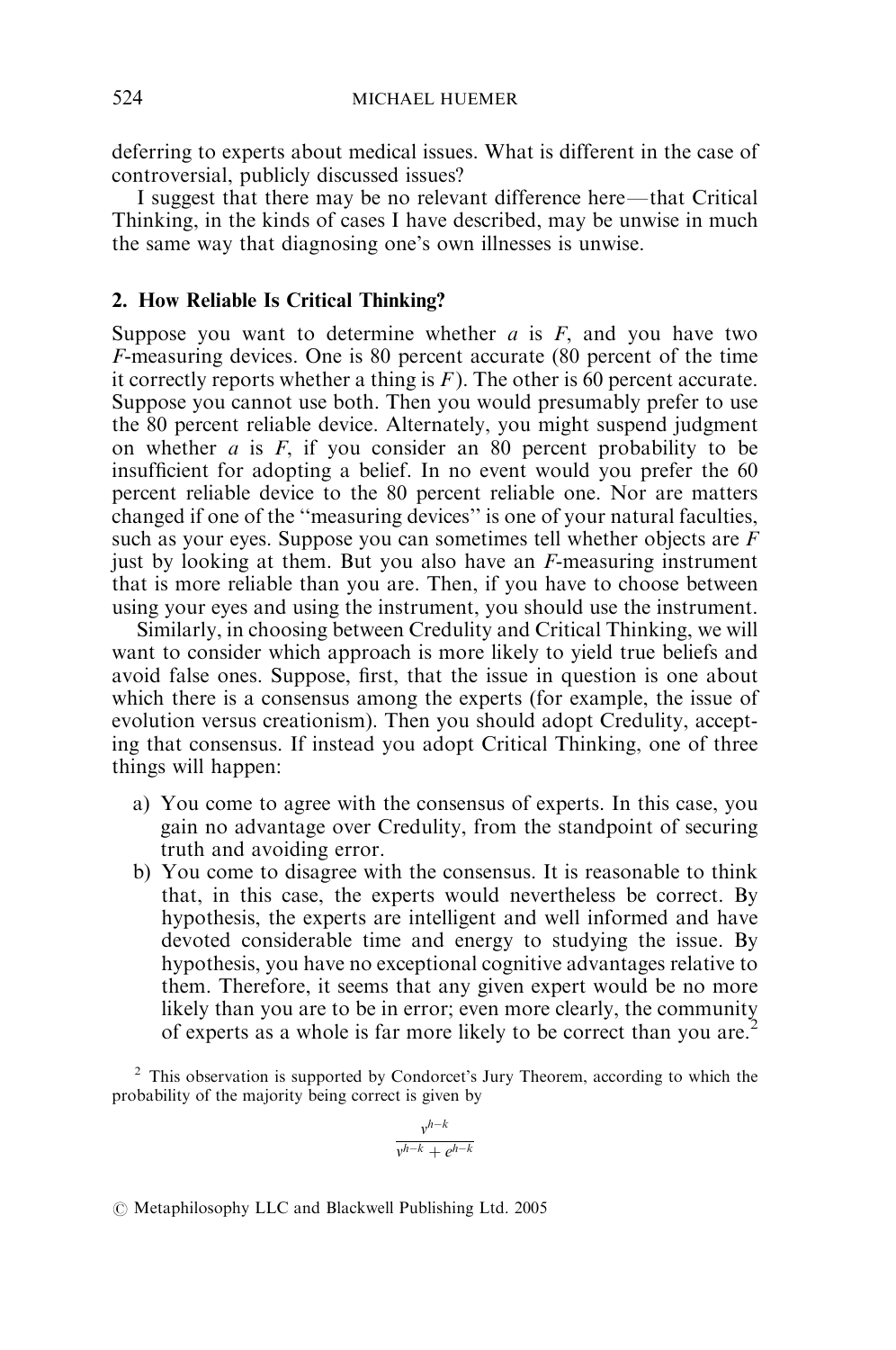c) You end in a state of suspended judgment. In this case, you would probably have forgone the opportunity to gain a true belief. For reasons similar to those given immediately above, it seems more likely that your failure to accept the experts' consensus would be due to a mistake or oversight on your part, rather than to a mistake on the part of the community of experts (provided that the threshold level of evidence at which you move from withholding to endorsing a belief is not much higher than that of most experts).

Next, suppose the issue is one about which there is no consensus among the experts (for instance, the desirability of gun control). In this case, Skepticism is advisable. If instead you adopt Critical Thinking, one of two things will happen:

- a) You will be unable to form a clear impression of the issue, resulting in a state of suspended judgment. In this case, you gain no advantage relative to adopting Skepticism right at the start.
- b) You will form a determinate belief on the issue. Should such a belief be trusted? By hypothesis, the experts, with their cognitive advantages, have been unable to form any consensus. This suggests that typical experts are not reliable with respect to the given issue. As a result, it seems unlikely that you would be reliable on the subject either.

How strong a consensus must exist before one adopts Credulity instead of Skepticism will depend upon how one weights the goal of gaining more true beliefs relative to that of avoiding false beliefs—the stronger one's aversion to error, the more often one should rest with Skepticism. But it is difficult to see how Critical Thinking could turn out, in any case, to be the best of the three proposed strategies.

## 3. Is the Theory of Critical Thinking Consistent?

Suppose you would like to have a true belief about moral realism but lack the time to study the issue. During your office hours, an undergraduate student informs you that she has recently made a thorough study of the issue and has concluded that ethical noncognitivism is correct. You know that the student is sincere, has successfully completed a critical thinking course at your university, has done her best to think critically about the issue, and is otherwise normal. Would you now accept noncognitivism?

where  $\nu$  is the probability of any given expert being correct,  $e$  is the probability of a given expert being wrong,  $h$  is the number of experts in the majority, and  $k$  is the number in the minority. The theorem assumes that experts form their assessments independently and are choosing between exactly two alternatives. Condorcet notes that when we assume individual experts are just 80 percent reliable and the majority outnumbers the minority by as few as nine persons, the probability of the majority being correct exceeds 99.999 percent. See McLean and Hewitt's introduction in Condorcet 1994, 35–36.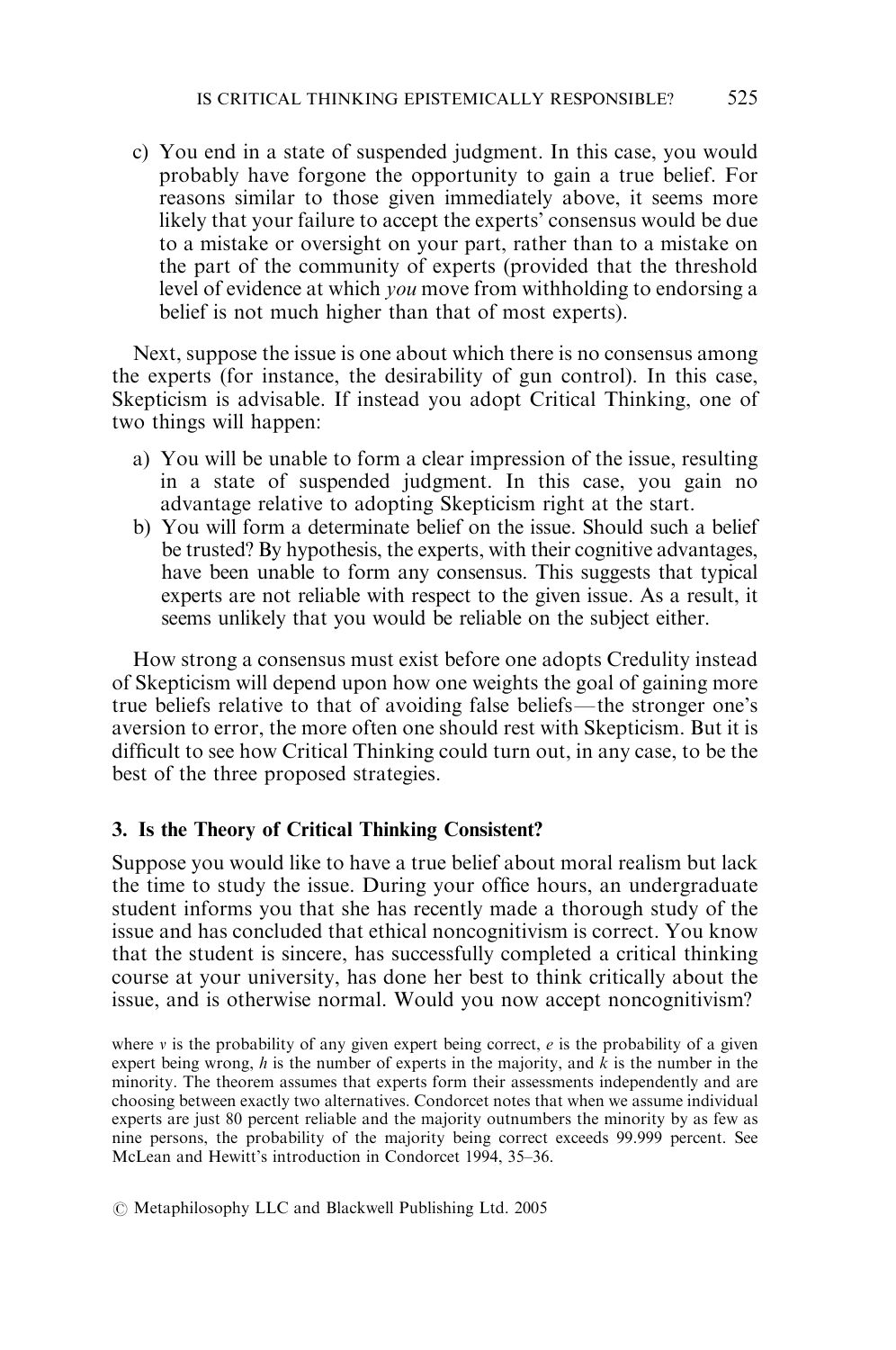As practitioners of critical thinking, we face a dilemma here. On the one hand, if we answer yes, then it seems that we are not using critical thinking in forming our own beliefs. Moreover, the affirmative answer is implausible—who will say that the reliability of an average undergraduate, even after completing a critical thinking course, is high enough that one can have a reasonable belief in noncognitivism solely on the basis of hearing an undergraduate's endorsement of noncognitivism?

On the other hand, suppose we answer no. This seems to imply a negative assessment of the reliability of the techniques of critical thinking as applied by an average student. If those techniques are reliable, then we should assign a high degree of belief to noncognitivism conditional on the fact that a student applying those techniques has endorsed noncognitivism. But if those techniques are not reliable (in the hands of an average student), then why do we advise students to rely on them?

Well, perhaps the student rationally estimates his own reliability to be greater than you estimate it to be. But it is hard to see why this might be so—and if it is, shouldn't you try to correct the student's estimate, perhaps by supplying him with more evidence relevant to his reliability? For instance, you may know that many students and philosophers have studied metaethics, applying critical-thinking techniques to the best of their ability but coming to a variety of different opinions, many of which conflict with noncognitivism. This might function for you as a defeater for what would otherwise be a justification for believing the student's assessment to be correct. But it is unclear why the student, if apprised of the same facts, should not be equally moved by this consideration as you are.

The peculiarity of the theory of Critical Thinking is that it posits an agent-centered epistemic norm: it holds that, if a person applies certain techniques in arriving at a conclusion, then she has good reason to accept that conclusion, but others who know that she arrived at the conclusion by those techniques do not thereby have good reason to accept it. It is unclear why this should be so.

#### 4. Objections

#### Objection 1

Perhaps you should adopt a compromise between Critical Thinking and Credulity: you weigh the opinions of various experts on the issue and you also make your own assessment of the evidence and arguments on which the experts base their opinions. You base your conclusion on some kind of weighting of both your and the experts' impressions. This strategy retains a role both for critical thinking and for reliance on epistemic authority. It seems superior to either approach in isolation, since it takes into account the most relevant information, and more information should improve your epistemic performance.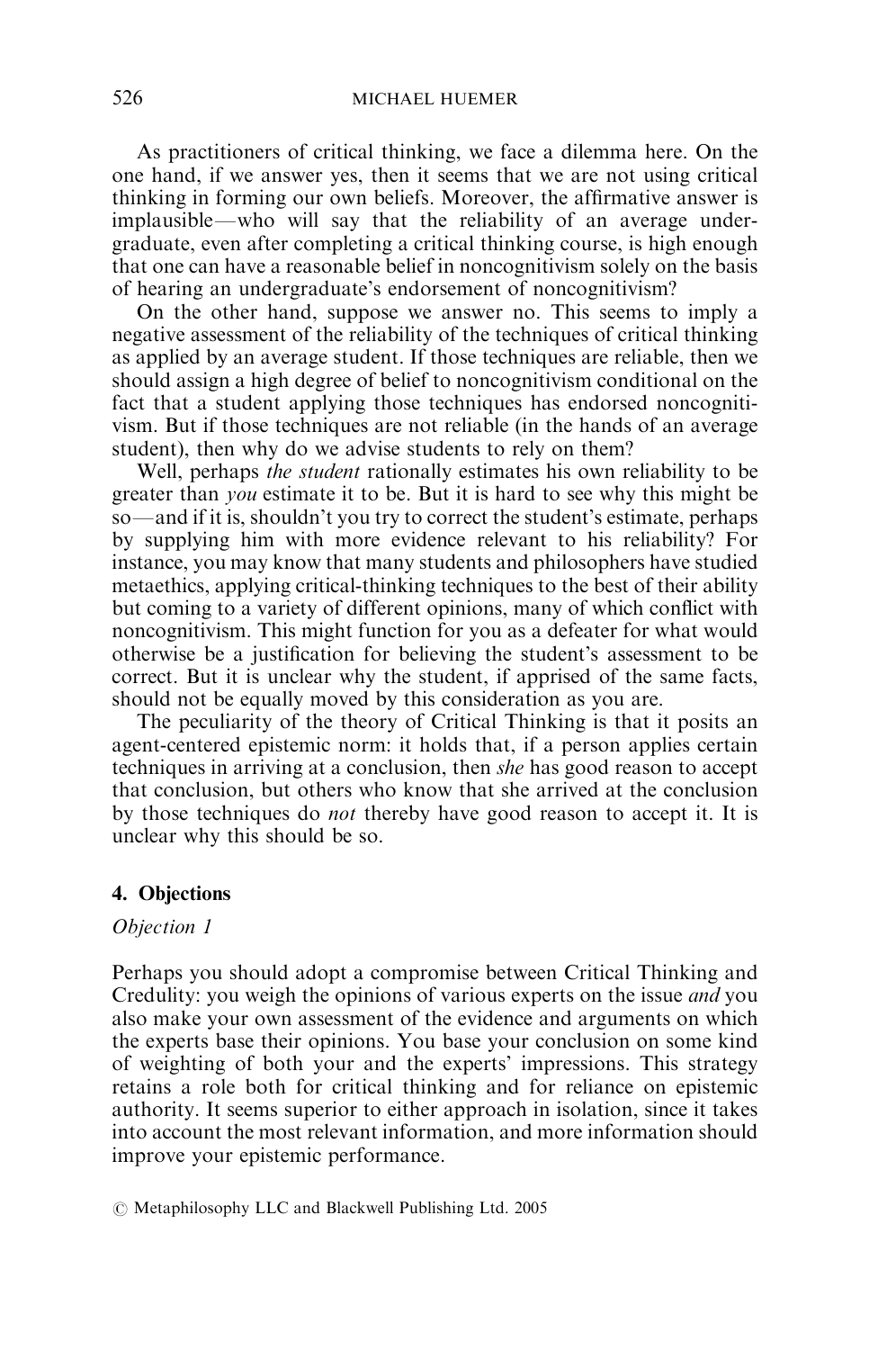But notice that in such a procedure your own impression of what the evidence supports should have less weight than the impression of a typical expert, given our arguments above. Thus, there is no benefit in going to the trouble of making your own first-hand review of the evidence, unless and until you have gathered the assessments of all the experts. Even at that point, given the large number of experts and their general cognitive advantages, your own impression would have very little relative weight in the overall assessment of the issue.

Still, your own assessment of the direct evidence couldn't hurt, could it? For an ideal Bayesian agent, more information would generally be expected to improve epistemic performance.<sup>3</sup> Not so for ordinary human beings, who are subject to biases, mistakes, and so on. In particular, humans can be tempted unjustifiably to weight their own impressions more heavily than the impressions of others.<sup>4</sup> Consequently, if you attempt to implement the compromise strategy, there is a strong danger that you will attach too much weight to your own impressions, relative to those of the more reliable experts. Since the potential epistemic gain is insignificant, it does not justify this risk.

Just as professional doctors are better qualified than ordinary people to diagnose illnesses, professional intellectuals are better qualified than ordinary people to assess the cogency of complex evidence and arguments. Though it is often wise for a patient to seek a second opinion from another doctor, there is no plausible case for patients' attempting to make their own diagnoses—not even if they *also* take into account the opinions of a few doctors.

## Objection 2

Perhaps the purpose of teaching critical thinking is not so much for students to acquire the correct answers as for training future academics and intellectuals. Unless students learn to think critically in their philosophy classes, the next generation of philosophers will either not exist or not be able to do valuable research.

The implied piece of practical reasoning here is open to question. The proportion of students in a typical philosophy class who will or should become professional philosophers is quite small. It therefore seems unreasonable to gear one's teaching strategy toward them. In addition,

<sup>4</sup> Gilovich (1991) discusses biases and other sources of error we are subject to, including the rather extreme tendency to overrate one's own abilities in various respects (77–78).

<sup>&</sup>lt;sup>3</sup> Suppose E is relevant to whether H, and you do not yet know whether E. If H is true, say the truth-value of H is 1; if H is false, say the truth-value of H is 0. Assume you are a Bayesian agent,  $P_i$  is your present probability distribution, and  $P_f$  is the distribution you will have after you have found out whether  $E$ . Then the expected value (based on  $P_i$ ) of the difference between the truth-value of H and  $P_f(H)$  is less than the expected value (based on  $P_i$ ) of the difference between the truth-value of H and  $P_i(H)$ : that is what I mean by saying that additional information would be expected to improve your epistemic performance.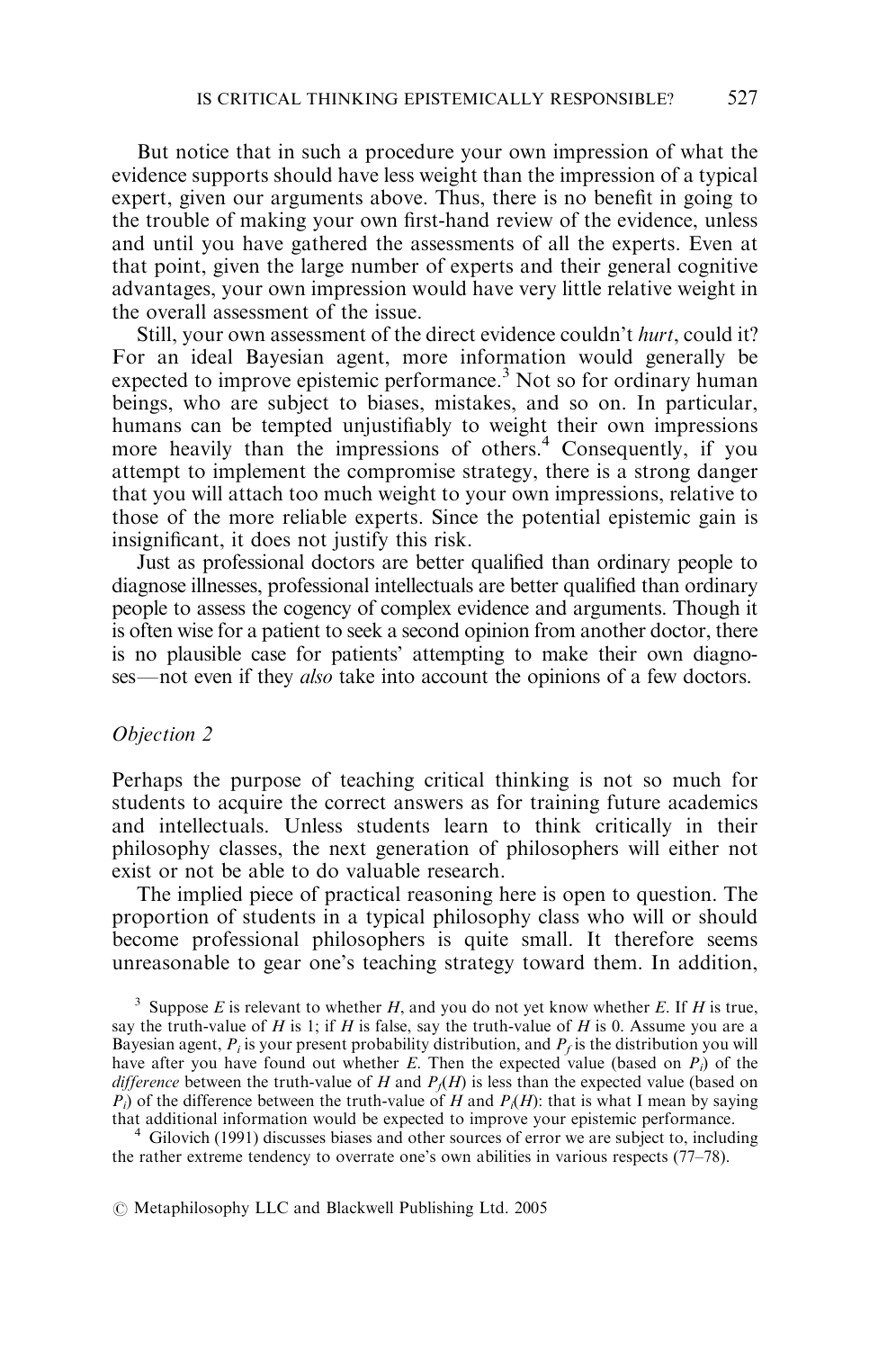given the present facts about supply and demand in the field, the worry about a future shortage of philosophers seems farfetched.

However, this reasoning is in any case immaterial to our present concern. Our issue here is the epistemic rationality of critical thinking. That a future benefit eventually results, even a benefit in terms of increased knowledge, from practicing critical thinking would not serve to show that critical thinking is epistemically rational.

#### Objection 3

Our reasoning so far has assumed that your only relevant goals are those of forming true beliefs and avoiding false ones. Perhaps you have other epistemic values, which might be better served by Critical Thinking than by the alternative strategies. What might they be?

First, perhaps you value acquiring reasonable beliefs. But just as the average person has no reason to expect his own beliefs, formed by Critical Thinking, to be more often true than those of experts, so he has no reason to expect them to be more often reasonable than those of experts. This is because the experts are highly intelligent and have devoted much time and energy to the issue on which they are experts, while the average person has no exceptional cognitive advantages. Moreover, if the preceding arguments of this article have succeeded, then they also show that it is at least as reasonable to form beliefs by Credulity as by Critical Thinking. So the desirability of reasonableness does not support Critical Thinking over Credulity.

Second, perhaps you value *knowledge*. But if the experts are reliable sources of information, then it is unclear why true beliefs formed by reliance on their authority should not count as knowledge. And if the experts are not reliable sources of information, then you are probably not reliable either, and so Critical Thinking will not yield knowledge.

Perhaps knowledge requires *justification*, in addition to reliability. But—provided that you grasp the preceding arguments of this article and thus realize that Credulity is more reliable than Critical Thinking—it is also true that you are more justified in accepting beliefs produced by Credulity than in accepting beliefs produced by Critical Thinking. (Compare: if you know that one measuring device is more reliable than another, then, ceteris paribus, you are more justified in believing the results produced by the one than those produced by the other.)

### Objection 4

Perhaps the thesis of this article is self-undermining, since it implies that an ordinary person should not attempt to evaluate the thesis itself on the basis of the reasons I have presented. Instead, one should consult the opinions of experts. It appears most experts on the subject—such as

 $\odot$  Metaphilosophy LLC and Blackwell Publishing Ltd. 2005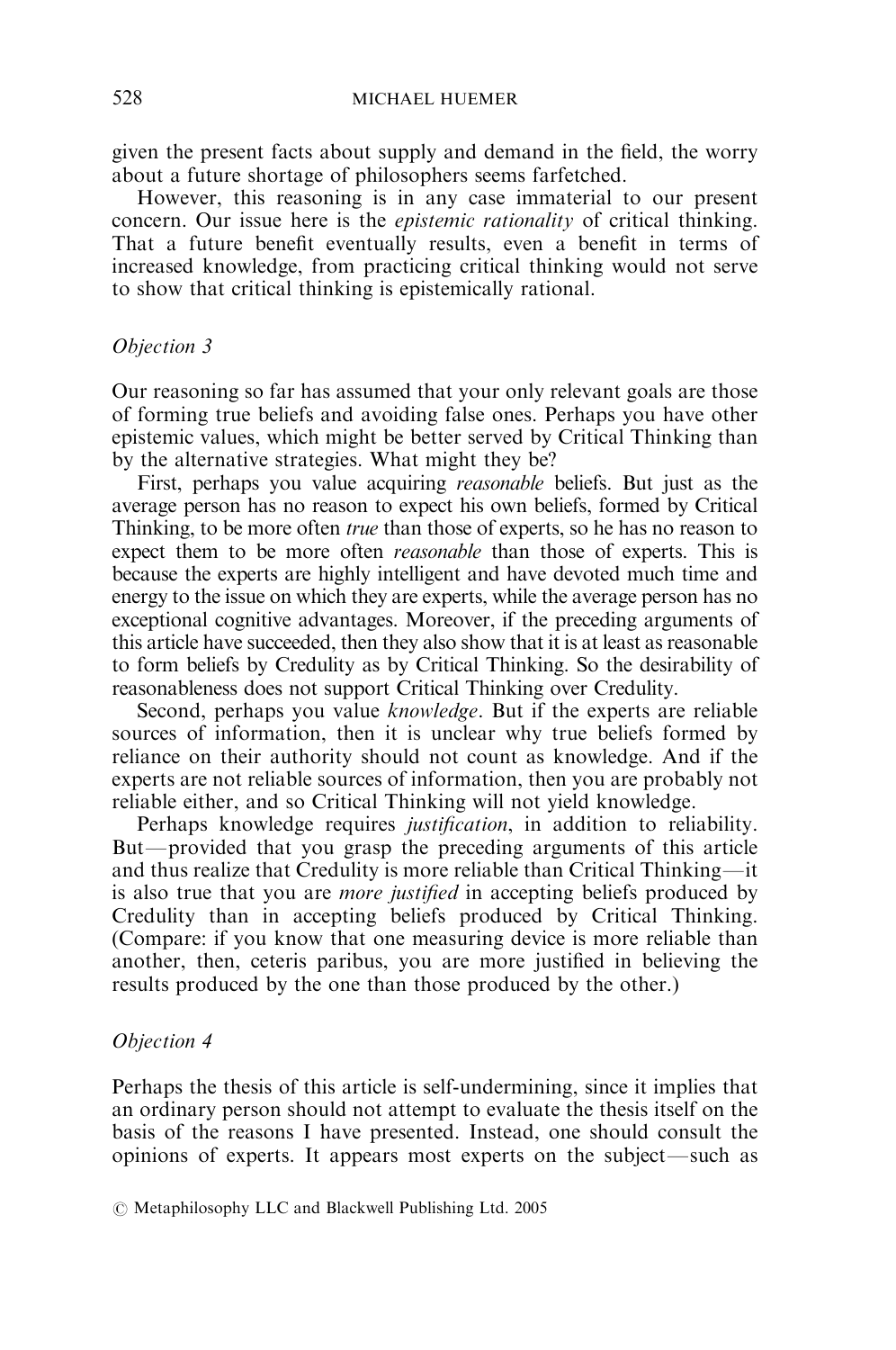professors of philosophy, particularly of logic and epistemology—currently endorse the method of Critical Thinking over that of Credulity. Therefore, if we apply Credulity to evaluating the thesis of this article, we will conclude that we ought to apply Critical Thinking. A potential paradox lies in the offing—suppose that the reader, in accordance with the preceding reasoning, proceeds to evaluate my argument on its merits and finds it to be convincing. In that case, the Critical Thinking approach would also be self-undermining. But let us leave that issue aside.

The important point is that my argument in this article is addressed not to the ordinary person but to the community of experts—I am proposing an argument to professional philosophers, to the effect that they ought not to advise lay people to think critically about certain kinds of issues. The experts themselves cannot evaluate my thesis on the basis of the opinions of the experts until a sufficient number of them have first evaluated my thesis on its merits. Hence the function of the arguments I have presented. If the experts should be convinced by my argument, they would then go on to expound it to laypeople, who would then be justified in accepting it.

### Objection 5

It seems that, even if one wants to rely primarily on the judgments of experts to form beliefs about difficult issues, one must still rely to some extent on critical thinking, in order to identify trustworthy experts to begin with. Thus, one cannot make a blanket rejection of the method of critical thinking.

I agree with this objection, and this points up the need to clarify my thesis in this article. It would be foolish to argue that, in general, one should not rely on one's own judgment and reasoning; indeed, it is questionable whether such advice could in principle be taken. I contend only for the more modest thesis that, with respect to publicly discussed issues, one should usually not rely on one's own judgment and reasoning directly about the publicly discussed issue itself. This is compatible with the point that one should rely upon one's own judgment and reasoning in determining which experts to rely on with regard to the publicly discussed issue.

Why does it make more sense to use one's own reasoning to determine who is a qualified expert than to use one's own reasoning to determine, directly, what the answer to the publicly discussed issue is? Why, for instance, is it more reasonable for me to trust my judgment as to whether Professor Kleck is an expert on gun control than to trust my judgment as to whether gun control is beneficial? One answer to this would be that there is no body of experts on the question of who is an expert on gun control, although there is a body of experts on the question of whether

 $\odot$  Metaphilosophy LLC and Blackwell Publishing Ltd. 2005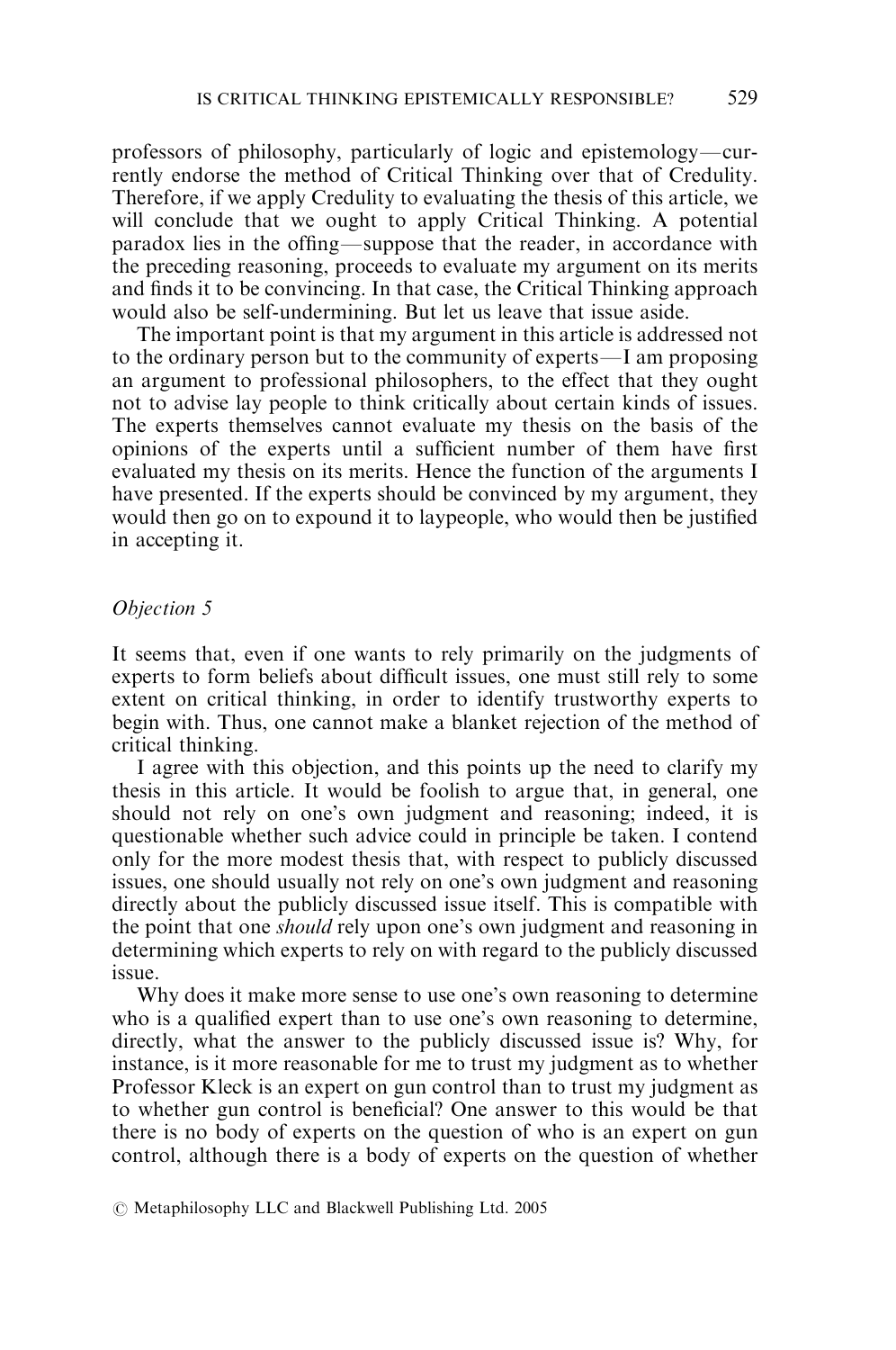gun control is beneficial. However, the more important answer is that it is much easier to determine whether a particular individual is an expert on gun control than it is to determine whether gun-control laws are beneficial—in other words, the former question does not *require* expertise in the same way the latter does.

Consider an analogy. Courts and legislatures often call expert witnesses to testify. Why do they not also need to call ''second-order experts,'' to determine whether the first experts are really experts? The answer is that, with respect to issues where the notion of ''expertise'' is relevant, it is generally much easier to determine who are the experts with regard to the issues than it is to determine the answers to the issues directly. Thus, a court can determine whether a particular witness is an expert on a particular medical technology, even when the court itself lacks expertise with regard to that technology. The approach I am recommending in this article is analogous to that taken by courts and legislatures in relying on expert testimony. I simply take a more expansive view than usual with regard to the class of issues calling for expertise, arguing that they include the likes of abortion, gun control, and most philosophical issues.

### 5. When Is Critical Thinking Rational?

I do not deny that critical thinking is valuable in some situations. If one is considering an important issue that is not publicly discussed—say, a decision one faces in one's personal life—then Credulity is unavailable and Critical Thinking may be required.

Here is another situation in which Critical Thinking may give the nonexpert her best chance of reaching a true conclusion. Suppose you believe that a particular issue is not difficult to resolve if one applies the methods of Critical Thinking but that a substantial proportion of the experts—perhaps owing to bias on their part—have not made a serious effort to apply those methods. In such a case, my central arguments against Critical Thinking would not apply. The intelligence of the experts, the amount of information available to them, and the amount of time and effort they have devoted to the issue may not make up for the disadvantage created by their bias. Indeed, Kornblith (1999) has argued persuasively that intelligence can exacerbate the problems created by bias.<sup>5</sup> Given this, one could have grounds for anticipating one's own exercise in Critical Thinking to be more reliable than the experts' assessments.

This approach to defending Critical Thinking is not *merely* an appeal to the possibility of biased experts. Such an appeal would be ineffectual in

<sup>5</sup> Essentially, Kornblith's argument is that intelligence can be used as a tool for helping one to rationalize false but pleasing beliefs.